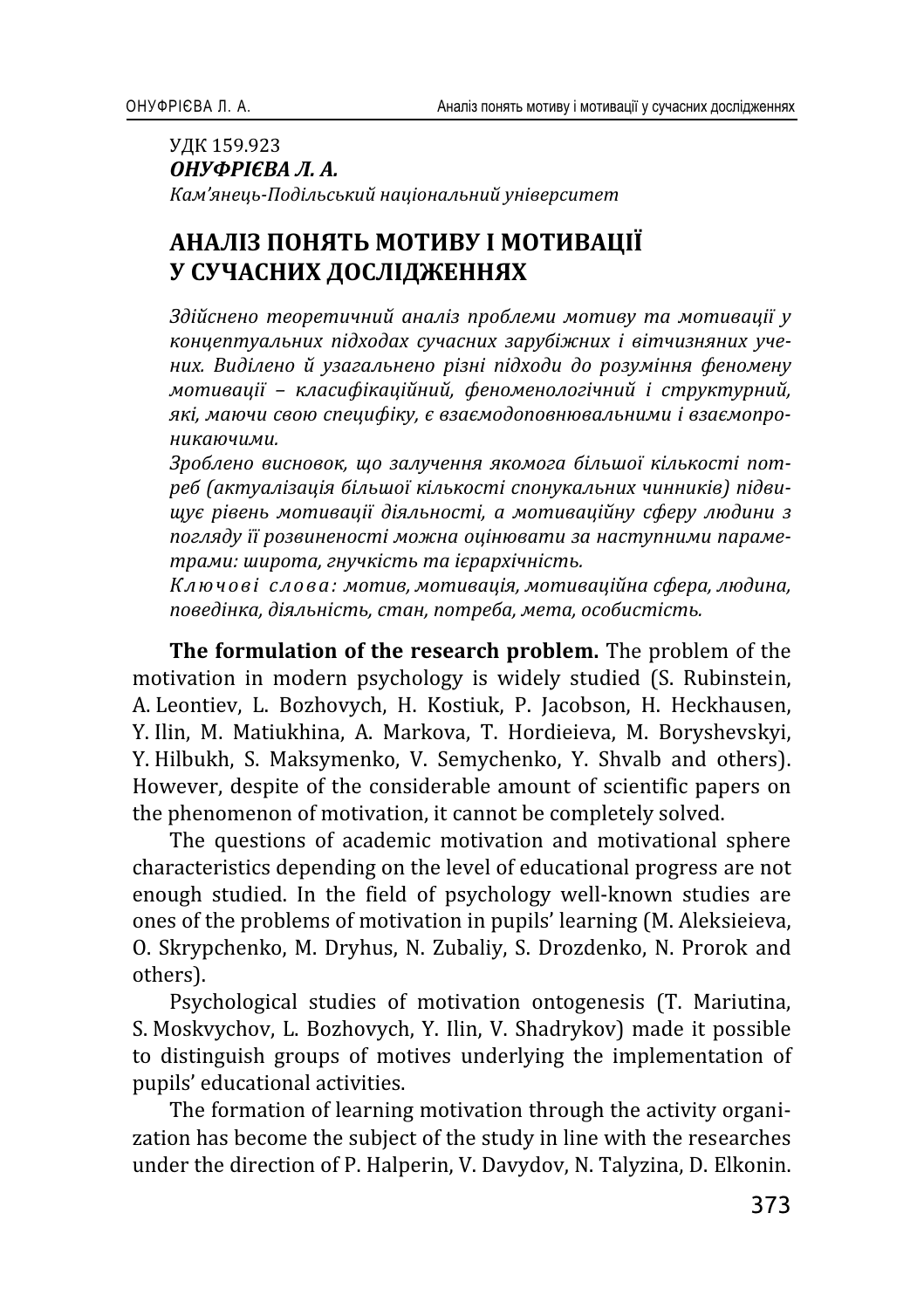The origin of the phenomenon of «motivational vacuum» at the end of primary school have appeared in the works of M. Aleksieieva, O. Dusavytskyi, O. Kyrychuk, M. Matiukhina, A. Markova, V. Merlin, V Morhun

The purpose of this article is the theoretical study of the concepts of motive and motivation in modern psychology.

**The basic material research.** The term «motive» is derived from the French «motif», that literally means «inducement». Therefore, the motive is understood as everything that motivates people to action. But there are a significant number of such motives that include external influence (external stimuli), impulse may the influence on the internal organs of the body (internal stimuli), for example, the reason may be the physiological processes in the body: overstrain may be a cause of irritating word or rough action. The concept of «motive» has acquired different meanings in different authors owing to the variety of reasons affecting human actions. But, despite of this, they all agree on one thing: the motive is meant as one particular psychological phenomenon. Most psychologists are grouped around the following views on the motive: as the excitement, need, purpose, intent, personality features, states.

The interpretation of the motives of activities in the work of psychologists has a wide meaning. H. Heckhausen examines the motives as needs, desires, impulses, and K. Platonov considers them as mental processes, states, properties of the personality.

In the psychological literature there is not certain definition concerning the correlation between needs and motives. S. Chkhartishvili identifies needs and motives, and V. Selivanov observed time differences between the motive and need. In his view, the need as the system of conscious and unconscious drives is characterized by relative stability, while the motives may often be temporary. According to the scientist, many motives are not connected with the available human needs. For example, demand, order or other influences, being reflected in mind, may be become motives, despite of the current needs of the personality [18].

We consider interesting the interpretation where the motive is defined as a subject of the need. O. Leontiev considered the motive in the following way. He notes, «We consider motive as the subject of the need, material or ideal, which is sensibly persieved or given only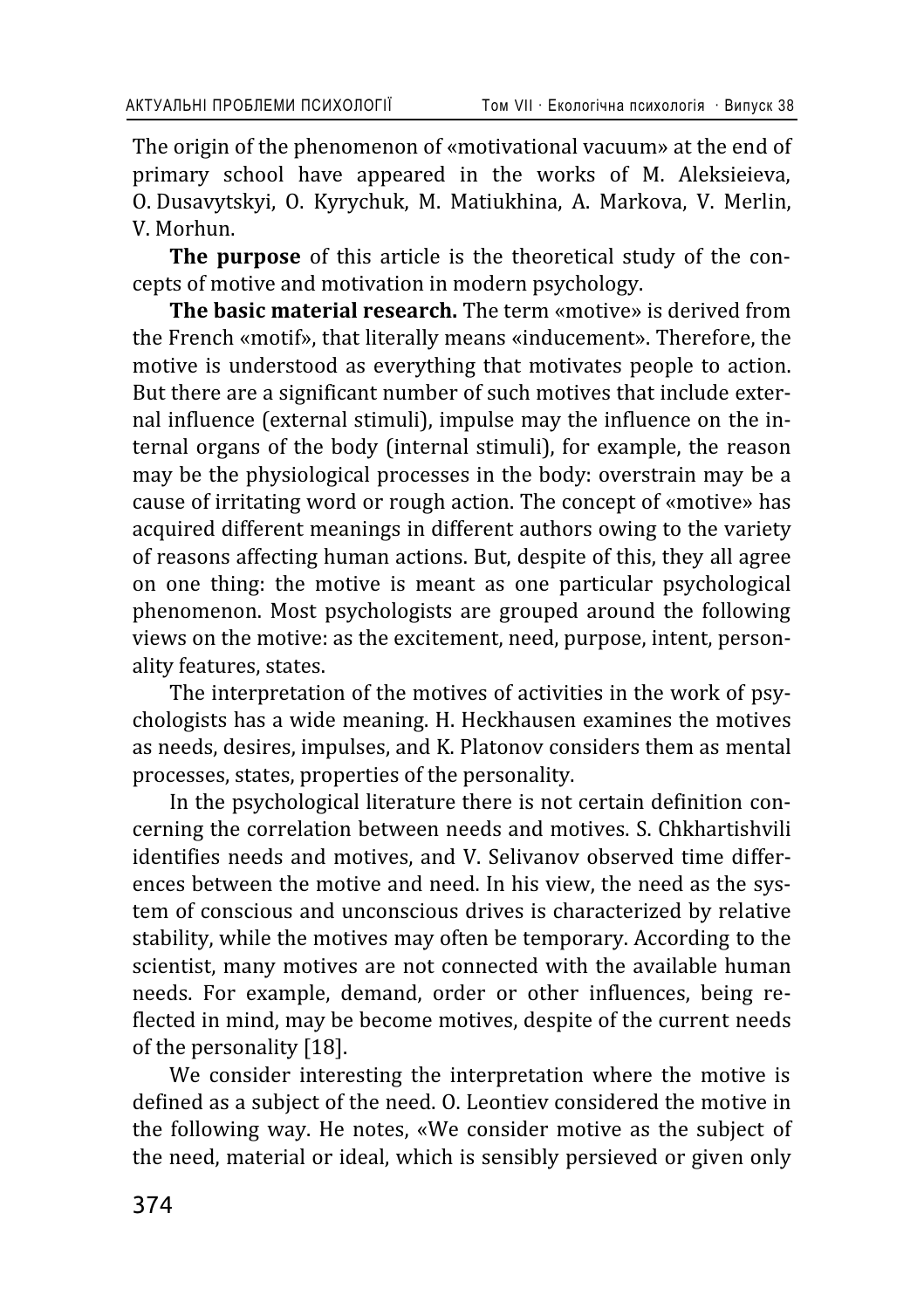in the imagination, in mental terms» [8]. In his opinion, the motive is an object that matches a particular need, and which, in one or another form being reflected by the subject leads it to the activity.

But most researchers interpret the motive much wider. Thus, S. Rubinstein, describing motive as a conscious stimulus, believes that it is formed in its specific meaningfulness as a human takes into account, estimates, weighs the circumstances, and understands the arising purpose [14 p. 564]. The similar opinion is developed by M. Jacobson, who believes that the motive of the action is «a stimulus that leads to its conclusion» [17]. V. Viliunas, directing his attention to the problem, considers the motive (in the broad sense) as a stimulus to activity that contains both a cognitive element (object of the need) and affective coming out of the need [3].

In contrast, K. Obukhivskyi believes that the range of the word «motive» is limited to the factors that contribute to the social implementation of the action [4, p. 122]. According to him, the motive is not the driving factor. It is the cause of action in the sense in which, for example, click can be considered the cause of the rocket launch. D. Uznadze understood the motive as a complex psychological entity that is the result of multi-stage process of motivation [15].

In the studies V. Merlin insists on the fact that «we must understand motives only as the incentives that affect purposeful action» [10]. The same definitions are given in other textbooks of psychology, in particular Y. Ilin emphasizes, «the motive is called that is reflected in the human mind, induces activity and directs it to meet the specific needs» [4].

In his studies H. Kostiuk considered the motive as that makes human desire for the certain but not for any other purpose. Motives may be called the needs, feelings, interests, beliefs and other motives to human activity caused by the requirements of life [13]. A. Kovaliov agrees that from the psychological point of view the motive means human inducement to activities. Motives may be knowledge, feelings, needs, forcing people to strive for the goal. This view is held by M. Aleksieieva and B. Baiev, indicating that the term «motive» means «the incentive of human actions and deeds» [1].

The analysis of existing psychological and pedagogical dictionaries suggests the identical trend in the definition of motive. So, in Short Psychological Dictionary, edited by V. Voitko, «... the incentive of hu-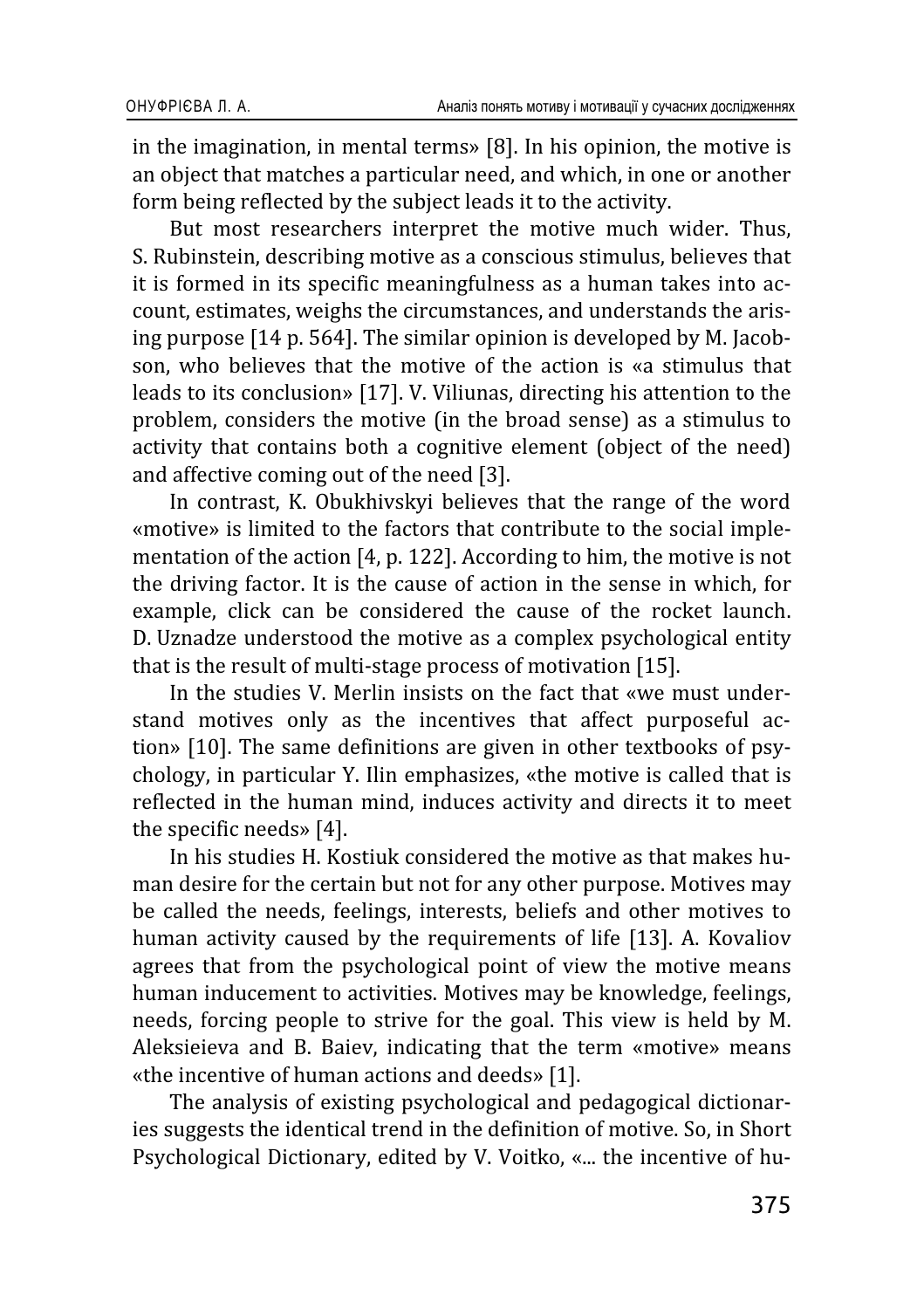man actions and deeds (that is pushing for action)» is suggested to be the motive. The motive is an important component in the structure of human activity, it is impossible to reveal the mental nature without it. The basis for the motives of human activities is his or her various needs. Because of understanding and experience of primary (natural) and secondary (material and spiritual) human needs, certain incentives to actions appear. According to the form of display of the needs meaning the motives can serve «the feelings, notions, thoughts, concepts, ideas, moral ideals, interests, experiences» [12].

Researchers A. Petrovskyi and M. Yaroshevskyi dismember the concept of «motive»: firstly, it is incentive to activities related to meeting the needs of the subject, a set of external and internal conditions that cause the activity of the subject and determine its orientation; secondly, it is inducing and determining choice of activity direction to the object (material or ideal), for which it is made; thirdly, it is understood reason underlying the choice of the personality's actions and deeds [6]. In contrast, M. Kondakov and A. Vyshniakov appeal to the inner sphere of the personality. In their opinion, «motive is internal incentive of human actions and deeds». If the purpose determines what to do, the motive reveals the motive for which action is being done or is done [5, p. 136].

In the psychological encyclopedia by O. Stepanov the motive is defined as a cause that stimulates to activities directed to meet specific needs. The needs are specified, and they not only define it, but they themselves are changed and enriched as a result of objects broadening. If a primary form of the motive existence covers real objects by which a person meets their needs, at a later stage they may be thoughts, feelings, dreams, ideas, interests, and so on. Human activities are polimotivated.

Considered views on the concept of «motive» are applied to the definition of «motivation». According to S. Rubinstein, the term of «motivation» in human includes all kinds of incentives: motives, needs, interests, aspirations, goals, hobbies, motivational installations or dispositions, values and so on. In a broader sense the motivation sometimes is referred to as determination, which is implemented through the psyche [14, p. 167-168]. Pointing to the fact that our actions are not largely determined, O. Leontiev emphasizes that control over them is carried out by mental motivational phenomena. How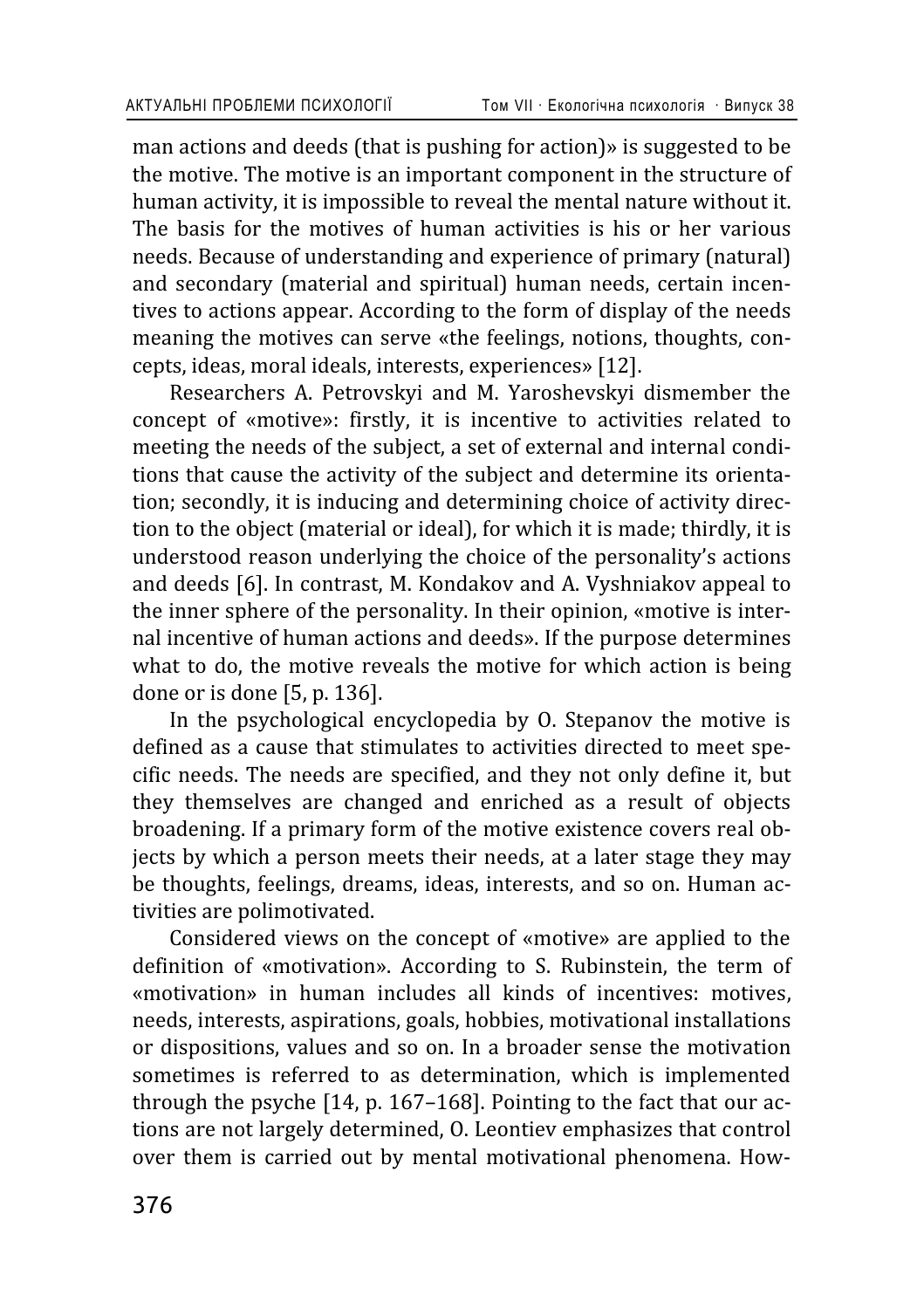ever, the concept of «motivation» can be seen widely, including almost all the phenomena responsible for the initiation and orientation of actions [8, p. 35].

Revealing the reasons that explain one or another person's behavior, his actions and deeds, we will analyze a set of motives that conditioned behavior. For example, the scientists M. Aleksiejeva, B. Baiev, H. Kostiuk agree that «motivation is a system of motives that is relevant to a particular person» [1, p. 7; 55, p. 89-90; 54, p. 428].

The same definition is given in Short Psychological Dictionary. edited by V. Voitko, «Motivation is a system of motives, which defines specific forms of human activities or behavior» [12, p. 97]. The authors of the pedagogical vocabulary confirm that «motivation is a system of interconnected and subordinated motives of the personality activities, that consciously define a line of conduct» [11, p. 137].

In contrast, A. Petrovskyi and M. Yaroshevskyi note that «motivation is an incentive that causes the activity of the organism and determines its direction». The term is broadly used in all areas of psychology, exploring the causes and mechanisms of purposeful human behavior [3, p. 190].

Thus, «the motivation» is a broader concept than «the motive». The word «motivation» in modern psychology used in a double sense: firstly, it is a set of impulses that causes human activity and determines his activity, i. e. the system of factors, determining behavior (it includes: needs, motives, goals, intentions, aspirations etc.); and secondly, it is a process of motives formation, characteristics of the process that stimulates and supports behavioral activity at a certain level.

Thus, motivation is a process of conscious motive formation as the first degree of volitional act. The concepts of motivation arise when trying to explain rather than describe the behavior. This is the search for the answer to questions like «Why?», «What for?», «Wherefore?», «For what purpose?», «What's the point?». Identification and description of the reasons of sustainable behavior change is the answer to the question concerning the motivation of actions.

Motive, unlike motivation, is a complex integral psychological unity that stimulates people to conscious actions, deeds and acts foundation for them. It includes many factors: needs, purpose, excitement, intent.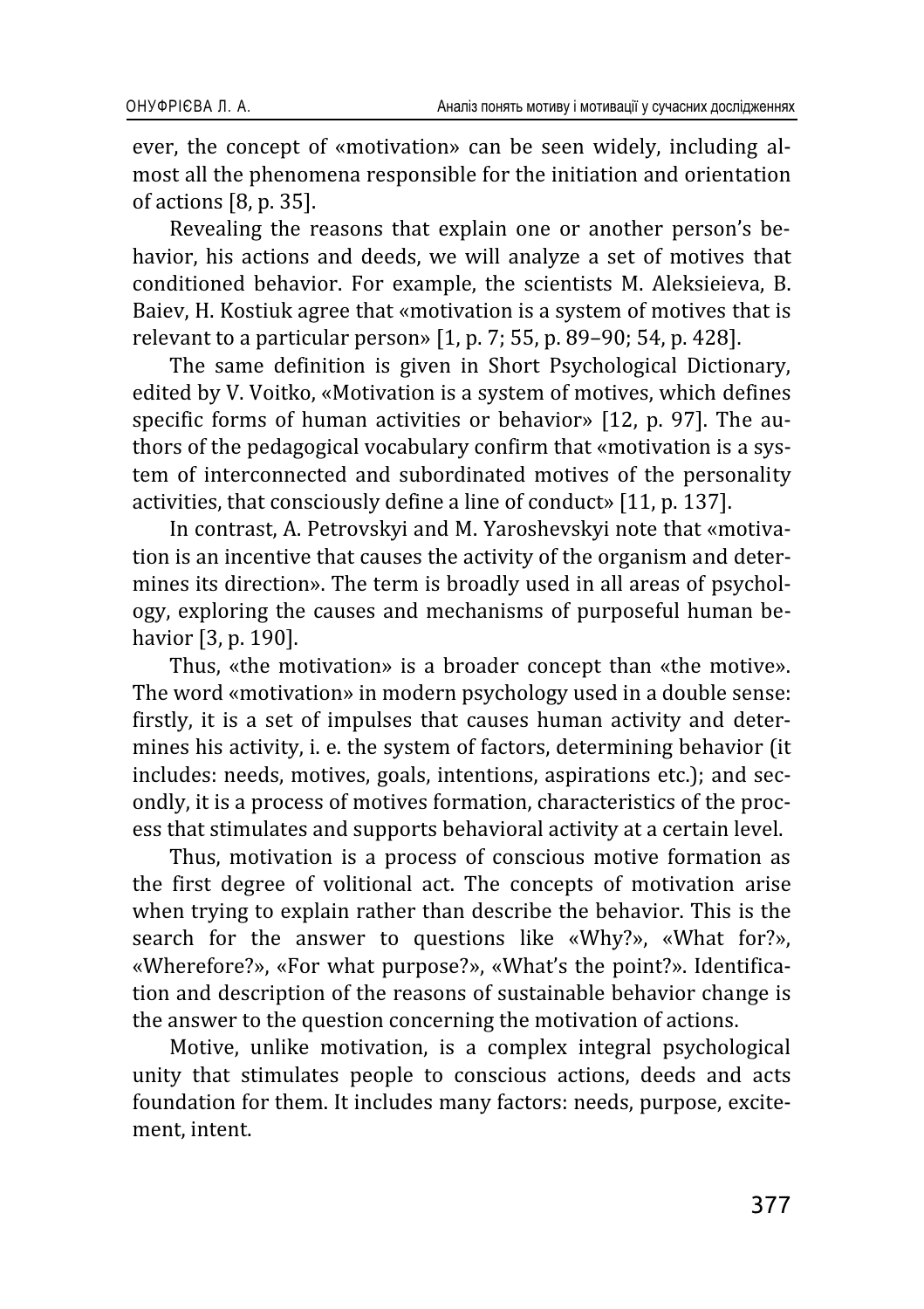The limits of the motive are determined, on the one hand, by the needs which are a state of aspiration of organism, individual, personality in some way necessary for its normal existence and development: on the other hand, it is the motive to achieve real goals. The psychological formations, providing human conscious choice of the subject and the way of meeting needs, are located between them. These psychological formations are called motivational determinants (motivators) and the process of motive formation is called motivation. Motivators (motivational determinants) are psychological formations, influencing decision-making and forming of the reason as the basis for action or activity.

So motive is a product of motivation, i. e. mental activity, whose ultimate goal is the formation of human activity and incentive to achieve the chosen goal. Motivation is a combination of forcing factors that determine the activity of the personality; they are all the motives, needs, incentives, situational factors that motivate human hehavior

Motives are relatively stable traits (manifestations, attributes) of the personality. When we argue that a cognitive motive is inherent to a particular person, it means that in many situations a person is interested in the content and process of the activities, or cognitive motivation.

However, the motivation is not only the motives, but also situational factors (impact of different people, and the specifics of the activities and situation, etc.). Situational factors are quite dynamic, variable, creating significant opportunities of impact on them and the activity as a whole. The intensity of the actual motivation depends on the motive power and intensity of situational determinants of motivation (requirements and influence of others, tasks complexity, etc.).

For example, the motivation of the activities and activity of the employee are conditioned by not only the intensity of motives (stable personal formations that occur in different circumstances), but also the requirements, instructions of the head and other situational factors.

In a specific period of time the motivation of the student's achievement (e.g., during the test) depends not only on his motives, but on many situational factors (instructions of experimenter, presence of friends of influence and preliminary impact of other people).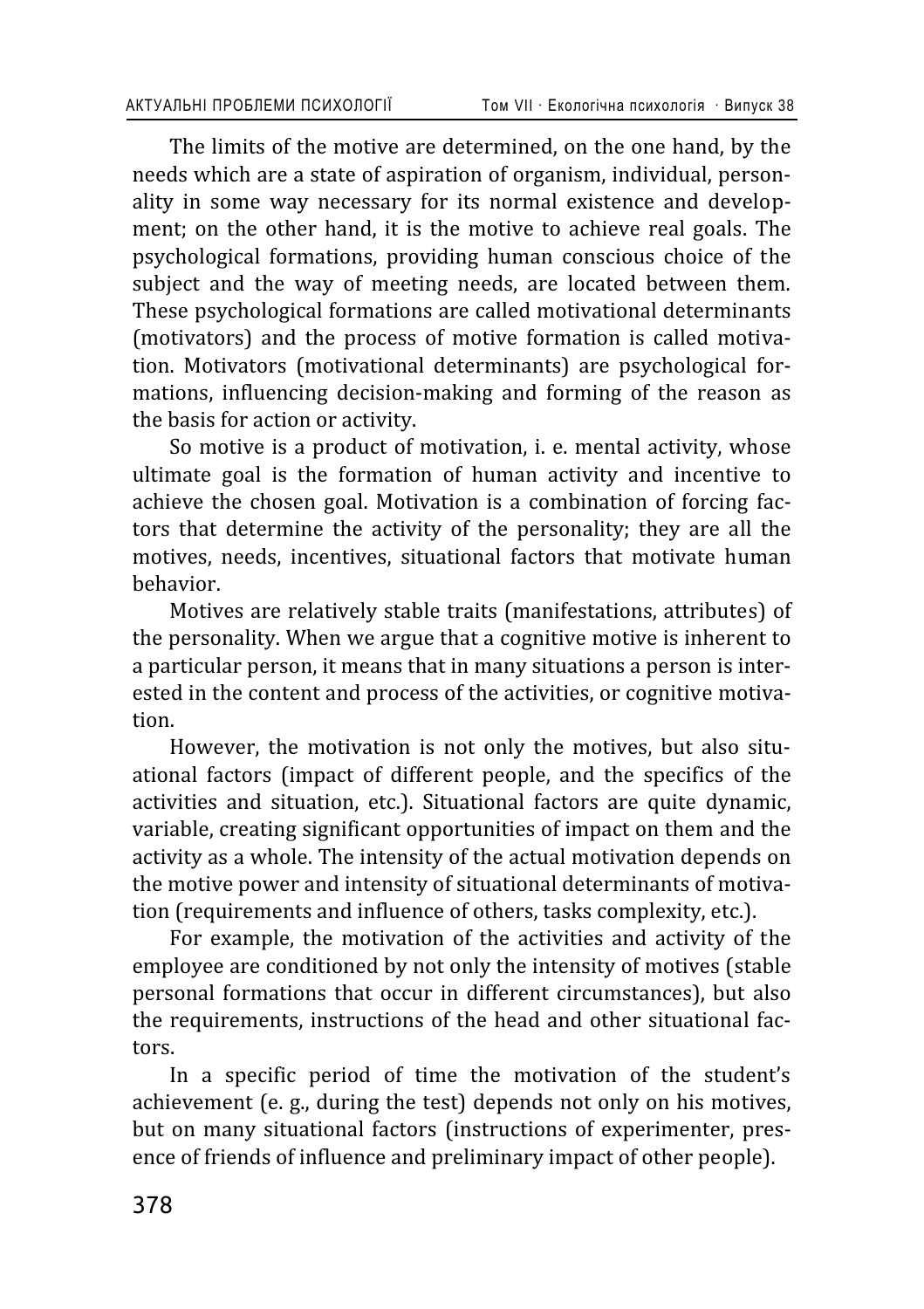Thus, motivation is a combination of all factors (both personal and situational), which lead the person to the activity (activities). Scientists distinguish procedural and effective components of the motivation

The meaning of human activities is not only to get results; the meaning of the activities is in the very activities, in the normal course of activities, in order to detect physical and intellectual activity. Just as physical activity, mental activity itself brings pleasure and is a specific need. When the subject is induced by the process of activities, rather than the result, it indicates the procedural component of motivation

Procedural component of motivation is particularly important in the game. The motive of the game is in the very process rather than the result. For example, when a child plays, builds a house out of blocks, the motive of the game is not to create something, but in the course of the game, in the creation of anything that is in the content of the activities. The general formula of the game motivation is not to win but play. However, the games also have effective component. As any other activities, the game shows a combination of procedural and effective components of motivation.

The procedural component takes a powerful place in the learning. The desire to overcome the difficulties in training activities, test the strength and abilities may be personally meaningful motive.

The effective motivation component, on the one hand, is associated with distant long-term goals, on the other - with the adoption of human goals and objectives into the activities. Effective motivational setting plays a leading role in the determination of the activities, especially if its procedural component (i. e. the process of activities) causes negative emotions. In this case the fore ground is taken by objectives, intentions that determine the final and intermediate objectives of activities which in turn mobilize the energy of the person. The powerful motivational factor is setting goals and intermediate objectives.

The success in any activities depends not only on skills and knowledge, but also on motivation (i. e. the desire to self-affirm, to achieve good results, follow idols, etc.). The higher level of motivation, the more factors (reasons) induce people to activities, the more efforts persons tend to make.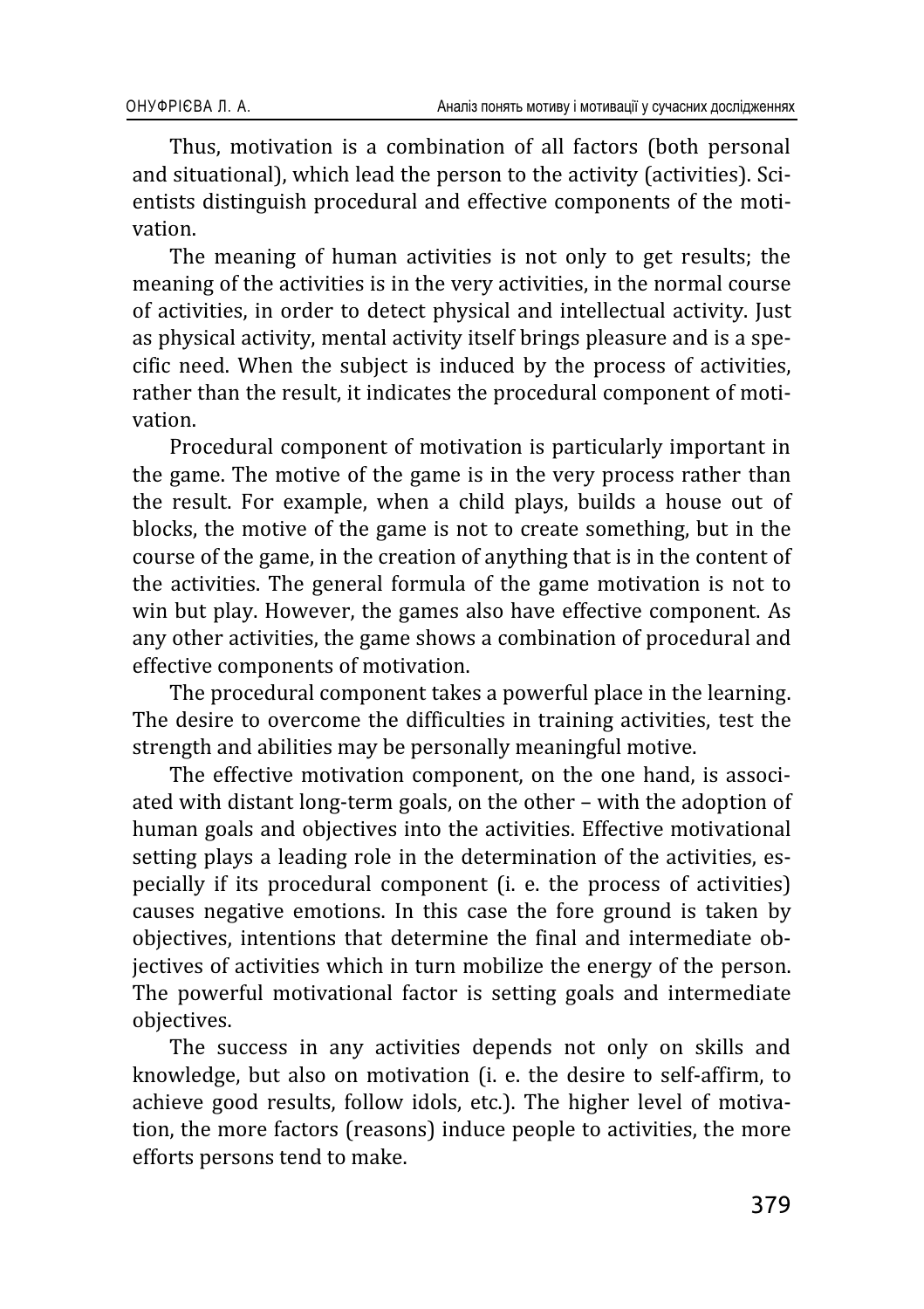Highly motivated individuals work more and usually achieve better results in business. It often happens that the less capable but more motivated student (athlete, worker) achieves higher success in activities than his gifted friend (colleague). This is not surprising, because people with high levels of motivation work hard and achieves better results. Thus, the motivation is one of the most important factors (along with abilities, knowledge and skills) that ensure success in activities.

Motives have different functions. Firstly there were separated the exciting and restrictive function. The first one reflects the motive power, the second – focuses this energy direction to a specific object, certain activity. M. Mahomet-Eminov and other psychologists find that it is not enough to have exciting and restrictive functions of the motive to explain the determination of the activities, and they determine the regulatory function, which is central in the processes of motivation. The similar to this function is the controlling function determined by Y. Ilin, since the latter includes planning actions (result and means), while the regulation is a part of management and is aimed at stabilizing the functioning system by monitoring [4]. A. Zaporozhets mentioned the controlling function, noting that it is carried out not directly but through the mechanism of «emotional correction». This function is similar to the function of content forming one that O. Leontiev determined, based on the personal meaning [7].

Scientists consider the reflecting function of the motive. This is the reflection of needs and goals, means of achieving opportunities, the consequences for themselves and moral health in the mind of human. The structure and content of the motivational sphere of the personality are formed depending on it. N. Yeroshyna, S. Holovakha and other scientists define explaining function of the motive, which refers to the personality's conscious formulation of sources of behavior. The definition of the function is appropriate, because the motive is the ground for act or action [5, p.99].

Recent years many psychologists consider that activities and human behavior are conditioned by many motives (L. Bozhovych, V. Viliunas, V. Kovaliov, O. Leontiev, V. Petrenko, M. Filipov). Not only the same need can be implemented in different objects, but the variety of needs interacting between themselves can be implemented in the same object. For example, assessment as a learning motive may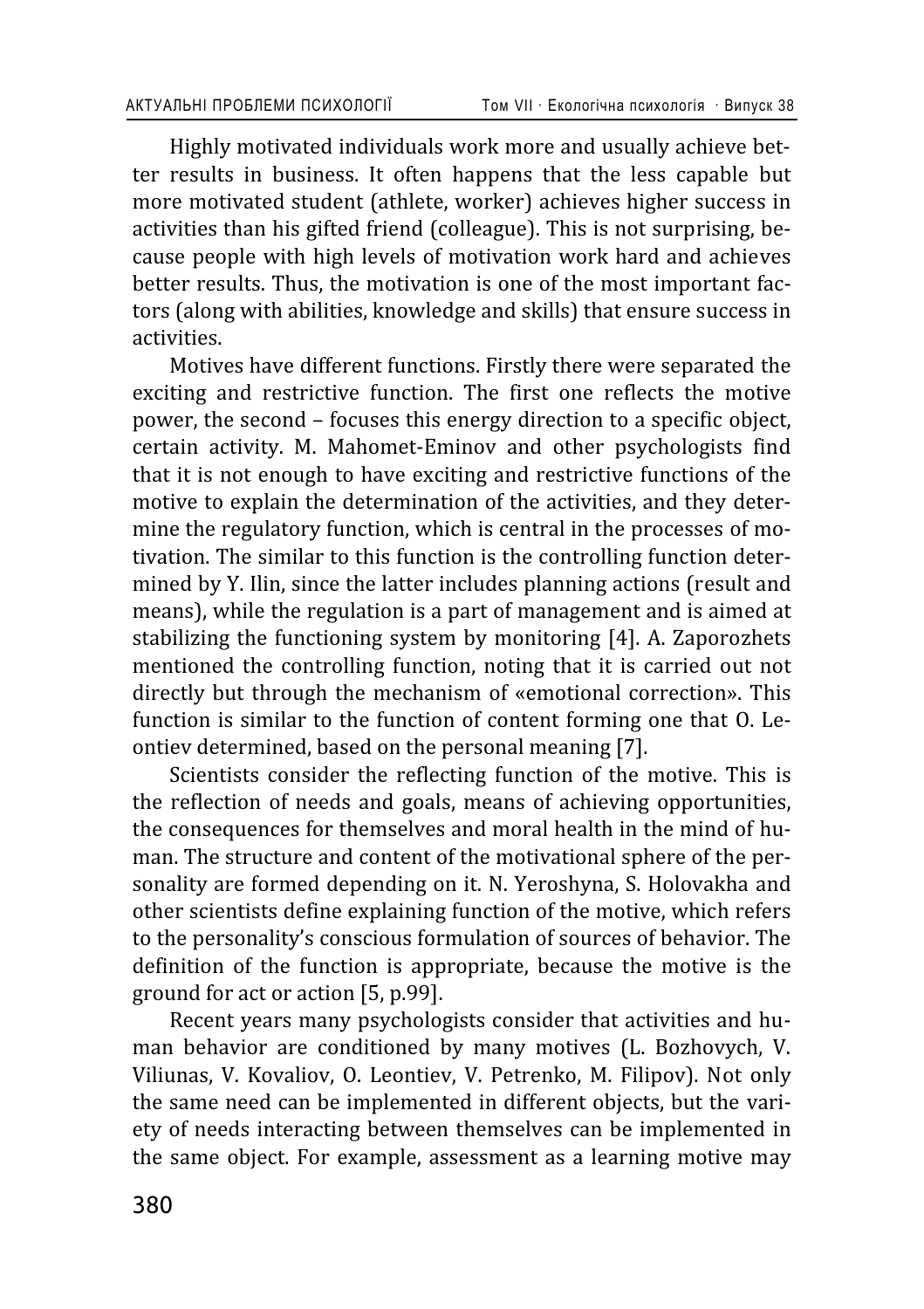embody the need in teacher's approval, and the need to be equal with the own self-esteem, and the desire to gain the friends' authority (L. Bozhovych [2]).

Thus, any activities and behavior are polimotivated, i. e. they are induced by not one motive, but several or sometimes many reasons. Polimotivation is caused by the fact that human actions are determined by the relation to the objective world, to people, to society and to himself.

A. Maslow argued that any behavior shows a tendency to the determination with the help of several or even all basic needs at the same time. The attraction of a large variety of needs (the actualization of a greater amount of motivating factors) increases the level of motivation of activities. We believe that all psychological formations which are impulse of activities form a dynamic motivational complex of a personality; the analysis of this complex will determine the factors of personality life choices as a guarantee of personal development [9].

Thus, the motive is an important element in explaining the human behavior, which incorporated social and social and historical definition, conditioning of behavior, human psychology, and its psychophysical integrity. The combination of different motives that determine the orientation of behavior and activities is the motivational sphere of the personality. The motivational sphere of a man can be appraised according to the following parameters: latitude, flexibility and hierarchy.

**The conclusion**. There have been implemented the theoretical analysis of the problem of motive and motivation in the conceptual approaches of modern foreign and domestic scientists. The motive is stated to be an important link in the explanation of human behavior, which carries social and socio-historical determination, conditioning of behavior, human psychology, and its psychophysical integrity. The set of different inducements determining the direction of behavior and activities constitutes the motivational sphere of the personality. The motivation is emphasized to be one of the basic concepts in psychology; it is used to explain the driving forces of behavior, human activities. In the current researches different approaches to understanding the phenomenon of motivation are examined. There have been identified and summarized the different approaches to the no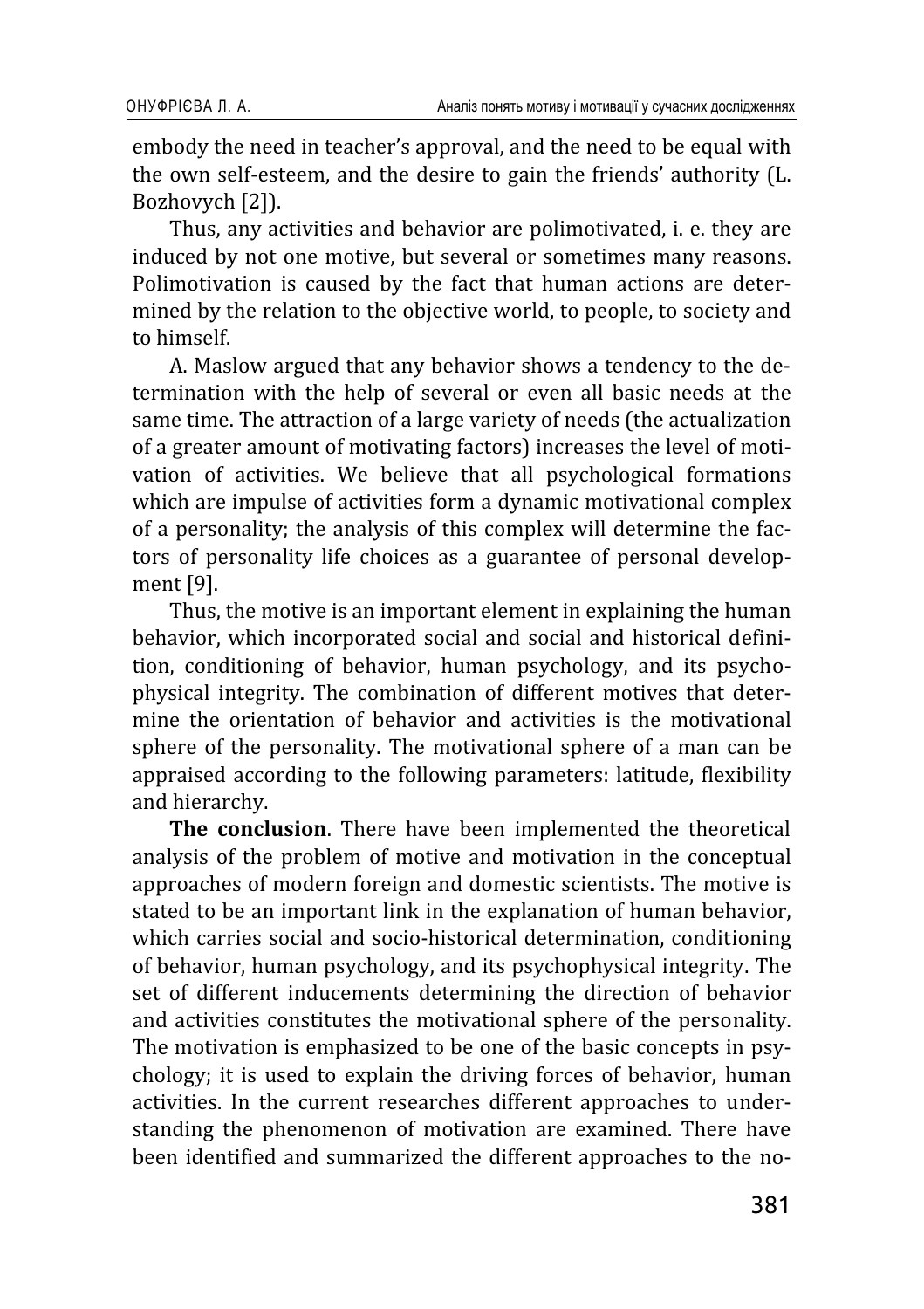tion of the phenomenon of motivation - classification, phenomenological and structural, which, having its own specificity, are complementary and interpenetrating. One of the trends in modern psychology is the study of motives on the basis of their interaction.

### Список використаних джерел

- 1. Аврамчук Л. А. Формування активної пізнавальної діяльності студентів / Л. А. Аврамчук // Педагогіка і психологія. - 1997. - №3. - С. 122-125.
- 2. Божович Л. И. Проблема развития мотивационной сферы ребенка / Л. И. Божович // Изучение мотивации детей и подростков. - М.: Педагогика, 1972. - 352 с.
- 3. Вилюнас В. К. Теория деятельности и проблемы мотивации / В. К. Вилюнас // А. Н. Леонтьев и современная психология. - М., 1983. - $C. 191 - 200.$
- 4. Ильин Е. П. Мотивация и мотивы / Е. П. Ильин. СПб. : «Питер»,  $2000 - 512$  c.
- 5. Канюк С. С. Психологія мотивації: Навчальний посібник / С. С. Канюк. - К.: Либідь, 2002. - С. 238-248.
- 6. Краткий психологический словарь / Под общей ред. А. В. Петровского и М. Г. Ярошевского. - М., 1985. - 430 с.
- 7. Леонтьев А. Н. Деятельность. Сознание. Личность / А. Н. Леонтьев. -М.: Политиздат, 1975. - 304 с.
- 8. Леонтьев А. Н. Потребности, мотивы и эмоции. Конспект лекций / А. Н. Леонтьев. - М., 1971. - 180 с.
- 9. Маслоу А. Самоактуализация // Психология личности. Тексты / Под ред. Ю. Б. Гиппенрейтер, А. А. Пузырея. - М. : Изд-во МГУ, 1982. -C. 156-170.
- 10. Мерлин В. С. Лекции по психологии мотивов человека / В. С. Мерлин. – Пермь, 1971. – С. 9.
- 11. Москвичев С. Г. Мотивация деятельности и управление / С. Г. Москвичев. - К., 2003. - 492 с.
- 12. Психологічний словник / за ред. В. І. Войтка. К. : Вища школа,  $1982 - 215$  c.
- 13. Психологія / за ред. Г. С. Костюка. К.: Рад. школа, 1968. С. 423-424.
- 14. Рубинштейн С. Л. Проблеми общей психологии.2-е изд. / С. Л. Рубинштейн. - М., 1976. - 415 с.
- 15. Узнадзе Д. Н. Общая психология / Д. Н. Узнадзе. Тбилиси, 1984. - $C.512.$
- 16. Хекхаузен Х. Мотивация и деятельность: В 2 т. / Х. Хекхаузен. М.: Педагогика, 1986. - Т. 1. - 408 с.
- 17. Якобсон П. М. Психологические проблемы мотивации поведения человека / П. М. Якобсон. - М. : Просвещение, 1969. - С. 8.
- 18. Ярошевский М. Г. История психологи / М. Г. Ярошевский. 3-е изд., дораб. - М.: Мысль, 1985. - 575 с.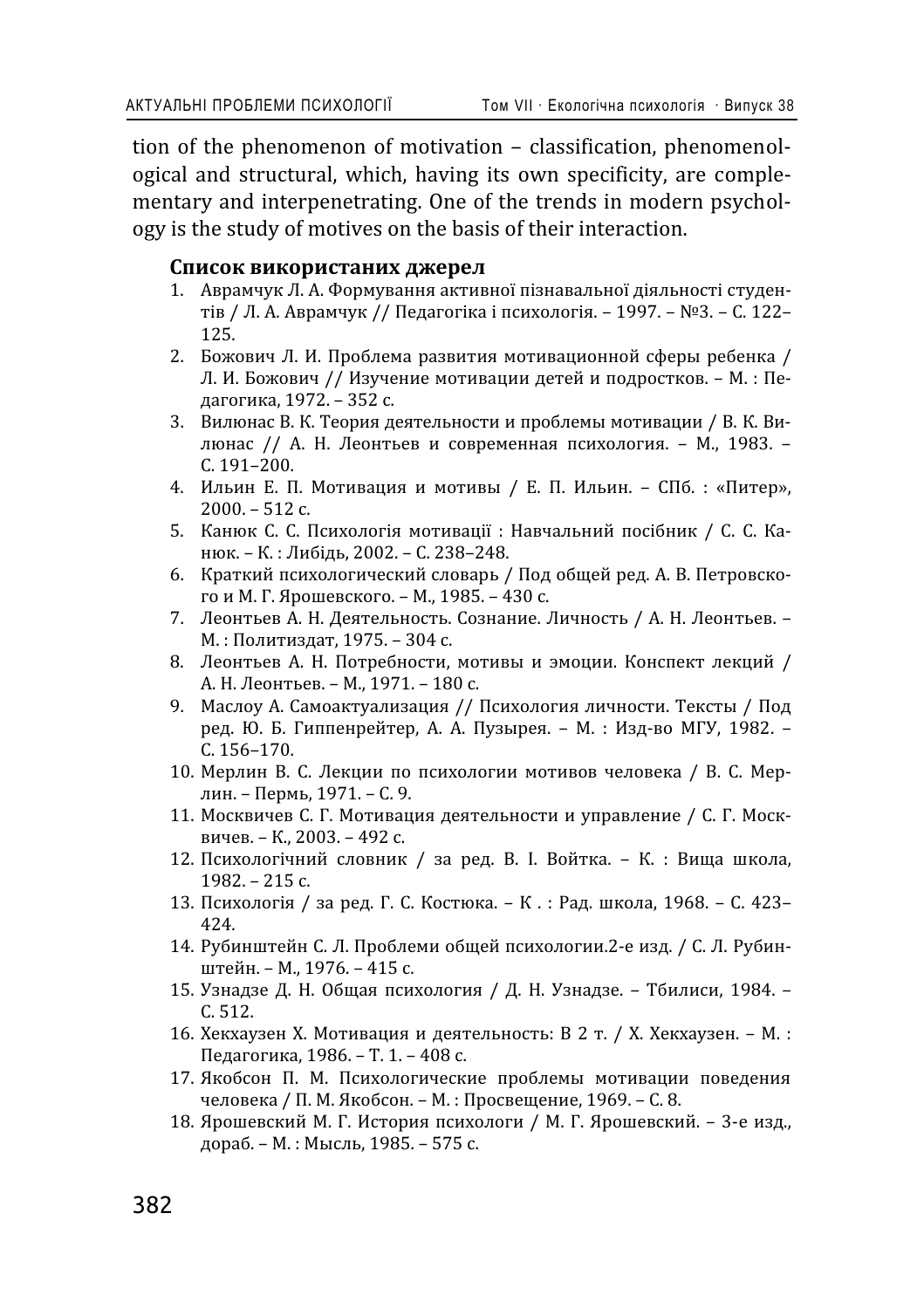## **Spysok vykorystanyh dzherel**

- 1. Avramchuk L. A. Formuvannja aktyvnoi' piznaval'noi' dijal'nosti studentiv / L. A. Avramchuk // Pedagogika i psvhologija. - 1997. - №3. -S. 122-125.
- 2. Bozhovich L. I. Problema razvitija motivacionnoj sfery rebenka / L. I. Bozhovich // Izuchenie motivacii detej i podrostkov. - M. : Pedagogika,  $1972 - 352$  s.
- 3. Viljunas V. K. Teorija dejateľnosti i problemy motivacii / V. K. Viljunas // A. N. Leont'ev i sovremennaja psihologija. - M., 1983. - S. 191-200.
- 4. Il'in E. P. Motivacija i motivy / E. P. Il'in. SPb. : «Piter», 2000. 512 s.
- 5. Kanjuk S. S. Psyhologija motyvacij' : Navchal'nyi posibnyk / S. S. Kanjuk. -K.: Lybid', 2002. - S. 238-248.
- 6. Kratkij psihologicheskij slovar' / Pod obshhej red. A. V. Petrovskogo i M. G. Jaroshevskogo.  $- M$ ., 1985.  $- 430$  s.
- 7. Leont'ev A. N. Dejatel'nost'. Soznanie. Lichnost' / A. N. Leont'ev. M. : Politizdat, 1975. - 304 s.
- 8. Leont'ev A. N. Potrebnosti, motivy i jemocii. Konspekt lekcij / A. N. Leont'ev. - M., 1971. - 180 s.
- 9. Maslou A. Samoaktualizacija // Psihologija lichnosti. Teksty / Pod red. Ju. B. Gippenrejter, A. A. Puzyreja. – M. : Izd-vo MGU, 1982. – S. 156–170.
- 10. Merlin V. S. Lekcii po psihologii motivov cheloveka / V. S. Merlin. Perm',  $1971 - S.9.$
- 11. Moskvichev S. G. Motivacija dejateľ nosti i upravlenie / S. G. Moskvichev.  $K_{1}$ , 2003. - 492 s.
- 12. Psyhologichnyj slovnyk / za red. V. I. Vojtka. K. : Vyshha shkola, 1982. - $215 s.$
- 13. Psyhologija / za red. G. S. Kostjuka. K . : Rad. shkola, 1968. S. 423–424.
- 14. Rubinshtejn S. L. Problemi obshhej psihologii.2-e izd. / S. L. Rubinshtejn. - $M<sub>n</sub>$ , 1976. – 415 s.
- 15. Uznadze D. N. Obshhaja psihologija / D. N. Uznadze. Tbilisi, 1984. - $S.512.$
- 16. Hekhauzen X. Motivacija j dejateľnosť: V 2t. / X. Hekhauzen. M.: Pedagogika, 1986. - T.1. -  $408$  s.
- 17. Jakobson P. M. Psihologicheskie problemi motivacii povedenija cheloveka / P. M. Jakobson. - M. : Prosveshhenie, 1969. - S. 8.
- 18. Jaroshevskij M. G. Istorija psihologi / M. G. Jaroshevskij. 3-e izd., dorab. M.: Mysl', 1985. - 575 s.

## **ОНУФРИЕВА Л. А.**

# АНАЛИЗ ПОНЯТИЙ МОТИВА И МОТИВАЦИИ В СОВРЕМЕН-НЫХ ИССЛЕДОВАНИЯХ

*ʝ˔˖˜ˈ˔˕˅ˎ˩ː ˕ˈˑ˓ˈ˕ˋ˚ˈ˔ˍˋˌ ˃ː˃ˎˋˊ ˒˓ˑ˄ˎˈˏ˞ ˏˑ˕ˋ˅˃ ˋ ˏˑ˕ˋ˅˃- ˙ˋˋ ˅ ˍˑː˙ˈ˒˕˖˃ˎ˟ː˞˘ ˒ˑˇ˘ˑˇ˃˘ ˔ˑ˅˓ˈˏˈːː˞˘ ˊ˃˓˖˄ˈˉː˞˘ ˋ ˑ˕ˈ˚ˈ* ственных ученых.

Выделены и обобщены различные подходы к пониманию феномена  $M$ отивации - классификационный, феноменологический и струк-